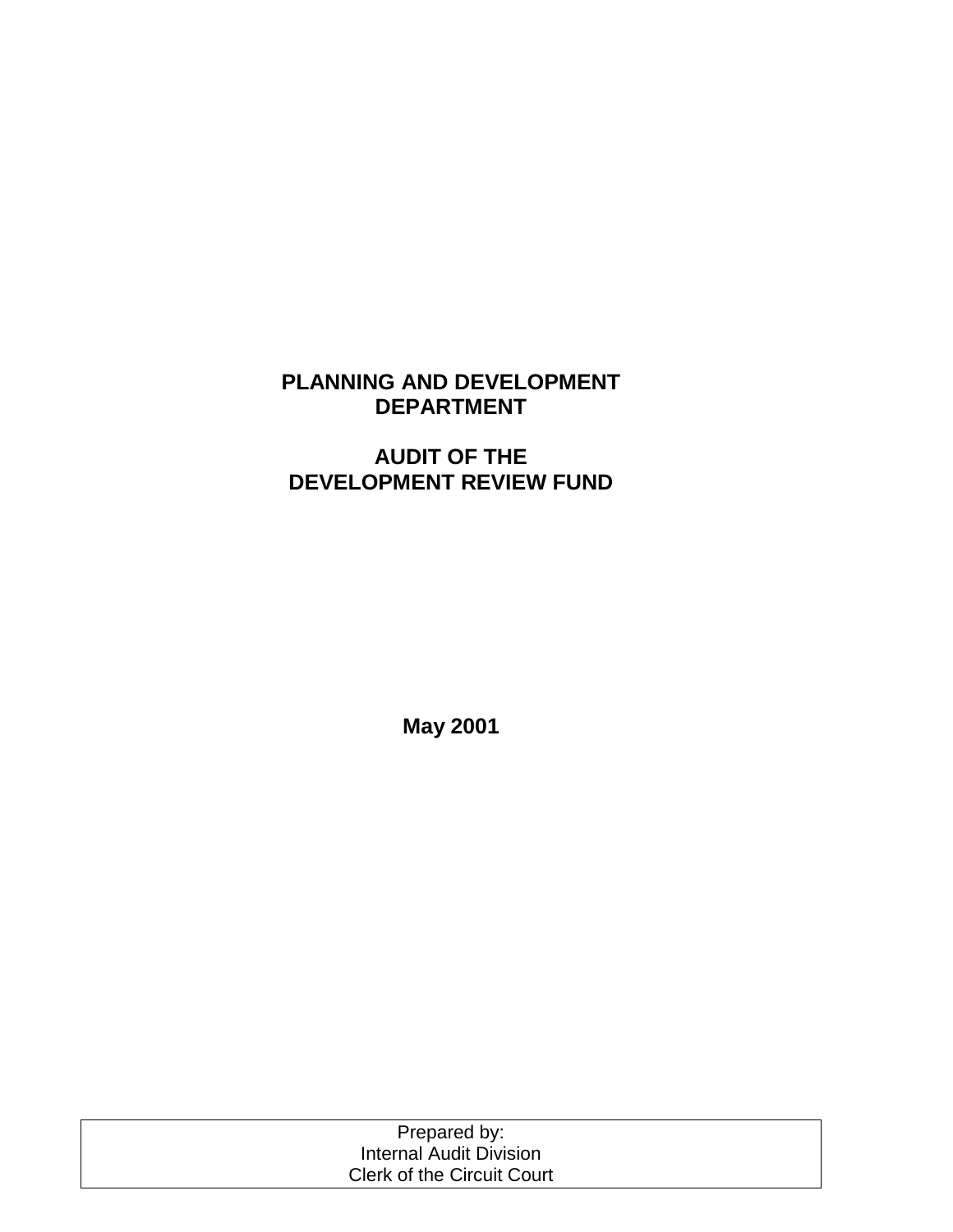May 1, 2001

The Honorable Dick Van Der Weide, Chairman The Board of County Commissioners Seminole County, Florida 1101 East First Street Sanford, FL 32771

Dear Mr. Chairman:

 I am very pleased to present you with the attached audit of the Development Review Fund.

 Management responses have been incorporated into the final report. Based on those responses, we have concluded that management is responding to the conditions noted in the report; and that planned corrective actions, noted in the report, are underway. Internal Audit will conduct a follow up audit at a later date to ascertain if corrective actions taken by County management have been effective.

I would like to thank the men and women of the Planning and Development Department, for their cooperation and assistance throughout the course of this audit. The assistance is deeply appreciated. With warmest personal regards, I am

Most cordially,

 Maryanne Morse Clerk of the Circuit Court Seminole County

| Prepared by:                      |  |
|-----------------------------------|--|
| Internal Audit Division           |  |
| <b>Clerk of the Circuit Court</b> |  |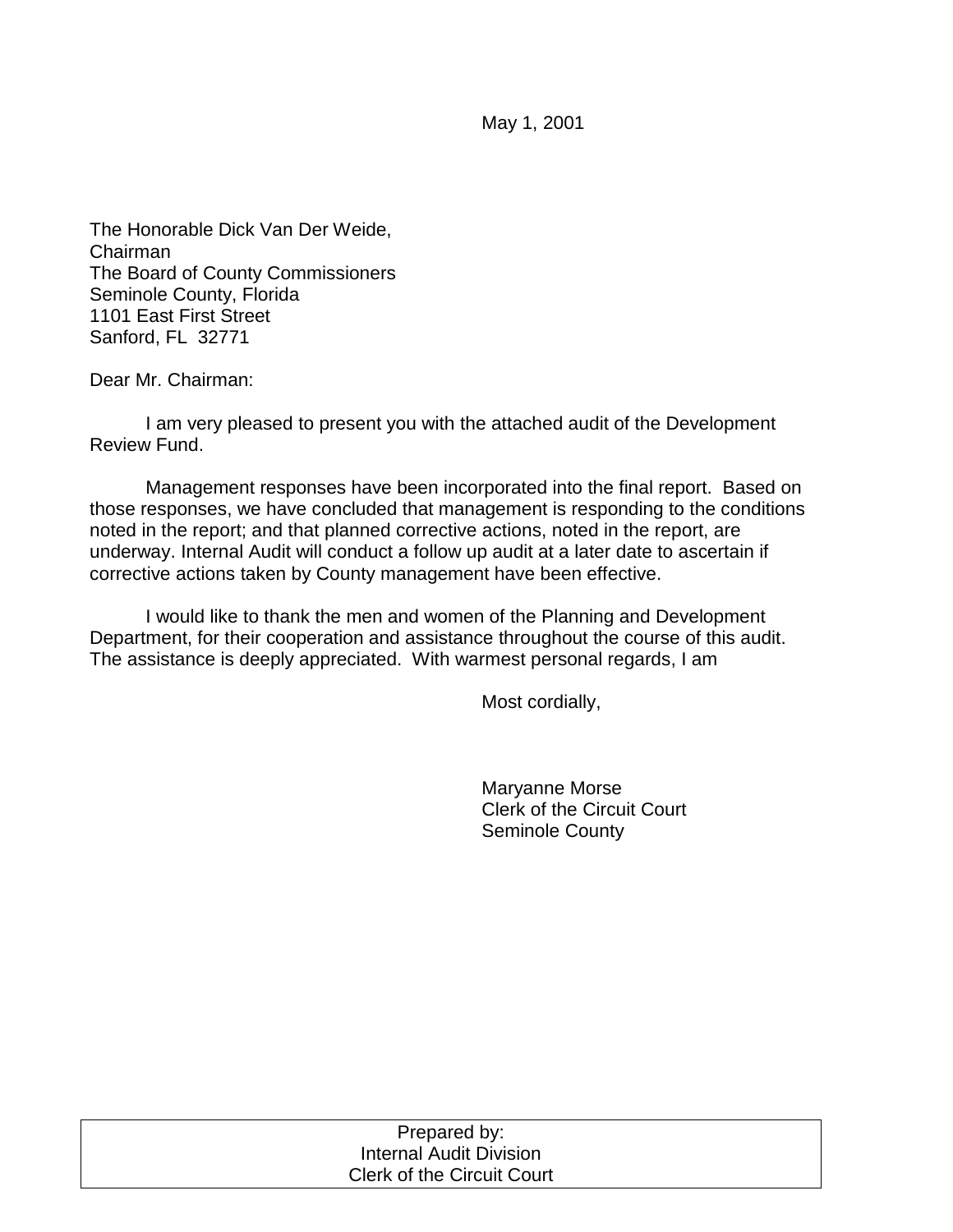# **DISTRIBUTION LIST**

## BOARD OF COUNTY COMMISSIONERS

Mr. Carlton Henley Mr. Daryl McLain Mr. Grant Maloy Mr. Randall Morris Mr. Dick Van Der Weide

#### COUNTY MANAGER'S OFFICE Mr. J. Kevin Grace Ms. Frances Chandler Mr. Jim Marino

PLANNING AND DEVELOPMENT DEPARTMENT Mr. Donald S. Fisher

> BOARD OF COUNTY COMMISSION RECORDS Ms. Sandy McCann Mr. Bob Wilson

| Prepared by:                      |
|-----------------------------------|
| Internal Audit Division           |
| <b>Clerk of the Circuit Court</b> |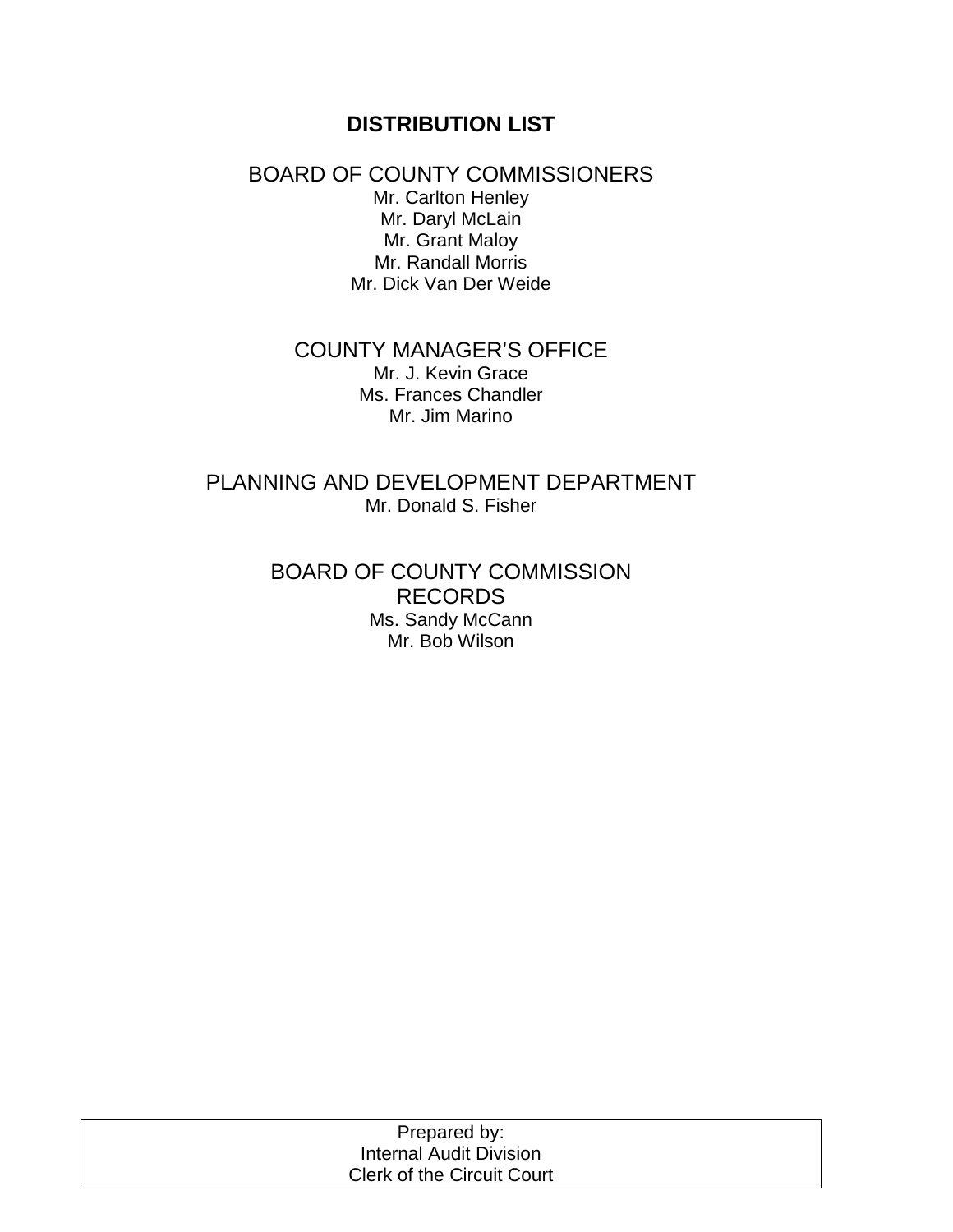# **TABLE OF CONTENTS**

# **Transmittal letter**

# **Introduction**

# **Findings and Recommendations**

| 1. Impact fees are not always assessed in accordance with County Ordinances<br>and Seminole County Land Development Code.                    |     |
|----------------------------------------------------------------------------------------------------------------------------------------------|-----|
|                                                                                                                                              |     |
|                                                                                                                                              |     |
| 2. County policy does not require contractors or property owners to pay for fees<br>owed before the inspector reinspects a building project. |     |
|                                                                                                                                              |     |
|                                                                                                                                              |     |
| 3. Business practices are not documented.                                                                                                    |     |
| Audit Pocommondation                                                                                                                         | 1 N |

# **Attachment 1**

Management's Official Response

| Prepared by:                      |  |
|-----------------------------------|--|
| Internal Audit Division           |  |
| <b>Clerk of the Circuit Court</b> |  |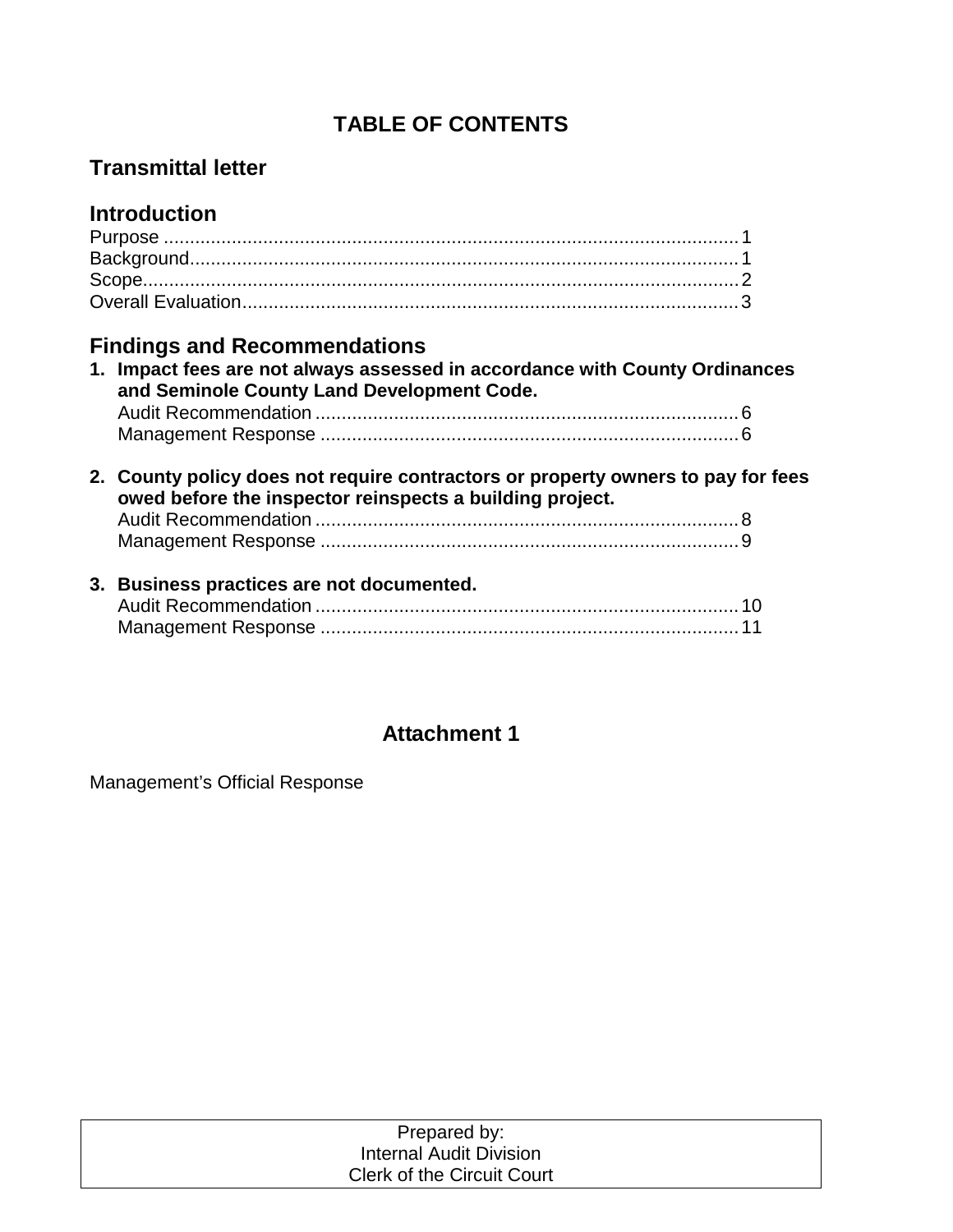# **Seminole County Planning and Development**

# **Audit of the Development Review Fund**

The Internal Audit Division of the Office of the Clerk of the Circuit Court has completed an audit of the Seminole County Development Review Fund. A member of the County Manager's staff suggested the audit. In addition, Internal Audit received an inquiry from a private citizen regarding the fund.

#### **Purpose**

The purpose of this audit was: 1) determine compliance with management's established procedures; 2) evaluate the fullness and effectiveness of those procedures; 3) evaluate compliance with county ordinances, Florida Statutes and the Seminole County Land Development Code; and 4) verify that fee collections are in accordance with the approved fee schedule.

### **Background**

The Development Review Fund was established in 1987. The fund is used specifically to account for the revenue and costs associated with implementing Florida Statute 125.56 and enforcing the county building code. Florida Statute 125.56 (1) authorizes governments "…. to adopt a building code to provide for the safe erection, alteration, and repair of any building within its territory." Futhermore, Florida Statute125.56 (2) states in part that, " …the board of county commissioners of each of the several counties may provide a schedule of reasonable inspection fees in order to defer the costs of inspection and enforcement of the provision of this act and of any building code adopted pursuant to the terms of this act."

Attorney General's Opinion 89-28, dated May 10, 1989, provides additional guidance as to the allowable expenditures of the fund. The opinion stated that "…the inspection fees collected pursuant to Florida Statute 125.56 may only be used to defray the costs of inspection and enforce the provisions of Florida Statute 125.56 and the building code adopted by the county pursuant to that section. They may not be used for the purpose of funding the preparation, implementation, and enforcement of the comprehensive plan and the regulatory activities required by Florida Statute 163.3161." Florida Statute 163.3161 is the "Local Government Comprehensive Planning and Land Development Act."

The county is entitled to recover its costs in enforcing the county's land development code by using the fees assessed to developers for building inspection. As part of this

| Prepared by:                      |  |
|-----------------------------------|--|
| Internal Audit Division           |  |
| <b>Clerk of the Circuit Court</b> |  |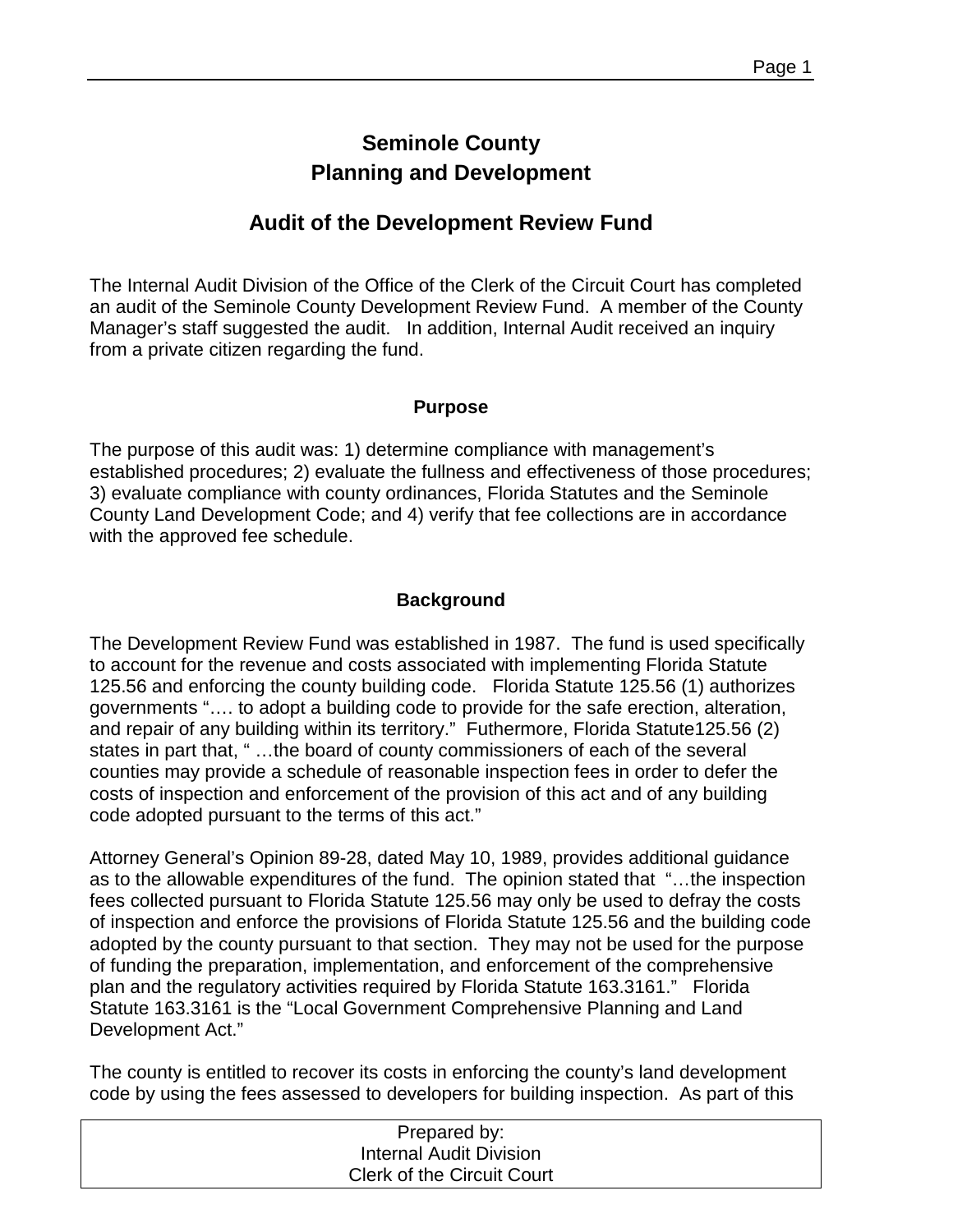audit, Internal Audit reviewed the revenue and expenses related to development review activities. The county also collects impact fees from developers on all new developments. Impact fees are assessed for:

- Any new construction;
- Mobile homes, unless a mobile home was on the site previously;
- Any addition or expansion which will result in new units: For example, additional residential dwelling units, additional square footage for offices, or additional pumps at a gas station; and,
- Remodeling or alteration, even if there is no expansion to the building which is being done in order to increase the number of units (i.e., converting a duplex to triplex); or to allow a change in use of the building (i.e. single family residence to an office).

The results of the audit are included in the report that follows.

#### **Scope**

The scope of this audit included a review of business practices relating to development review activities. We evaluated the system of internal controls, reviewed management's written procedures, evaluated compliance with those procedures, and verified that statutory and county codes are being met. We examined transactions and documentation for the period October 1992 through August 2000.

The audit included:

- Review of the procedures for processing applications for new building and review of the applicable fees assessed;
- Review of disbursements from the Development Review Fund to ensure that the charges are legitimate charges to the Development Review Fund;
- Review of the excess funds collected and being held in reserve;
- Review of the internal controls over the revenue collection and disbursement process;
- Interviews with County personnel;
- Review of the county land development code, administrative code, and other county ordinances; and,

Prepared by: Internal Audit Division Clerk of the Circuit Court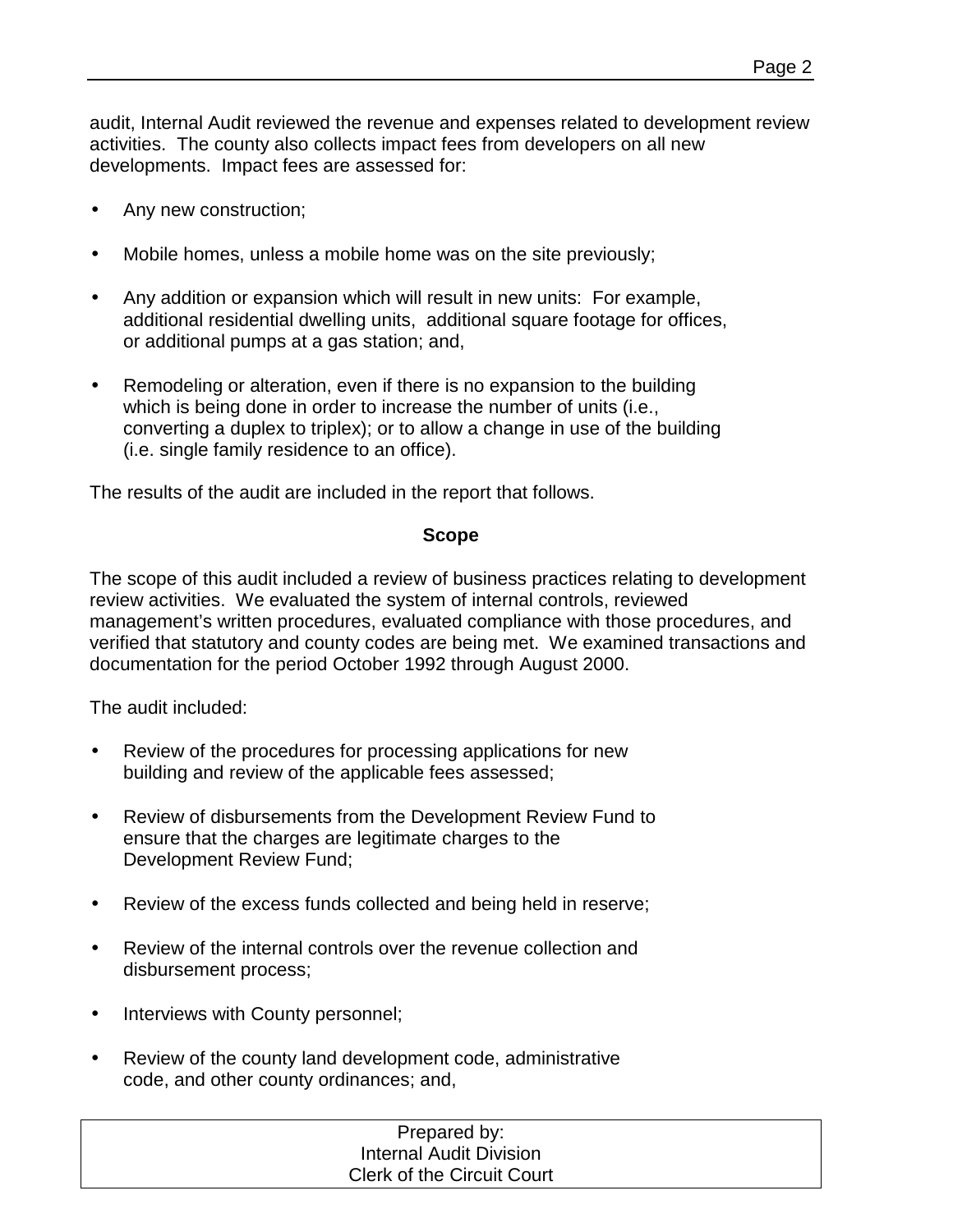• Any other procedures considered necessary under the circumstances.

The audit was performed by Bill Carroll, Gail Joubran and Pat Tindel.

### **Overall Evaluation**

It is our opinion that the system of internal controls over the assessment and collection of impact and building permit fees are inadequate. The county's procedures to access the fees do not ensure compliance with the applicable ordinances of Seminole County. Our tests (on a sample basis) of the county's records revealed that some developers were overcharged by the county by as much as \$152,097.70 while others were undercharged by as much as \$69,713.57.

These conditions indicate that the management controls are not functioning effectively or are non-existent. The following conditions require management's attention:

- Impact fees are not always assessed in accordance with county ordinances and the Seminole County Land Development Code;
- County policy does not require contractors or property owners to pay fees owed before the inspector reinspects a building project; and,
- Business practices have not been documented in the form of written policies and procedures.

Our findings and recommendations are included in the report that follows.

| Prepared by:                      |  |
|-----------------------------------|--|
| <b>Internal Audit Division</b>    |  |
| <b>Clerk of the Circuit Court</b> |  |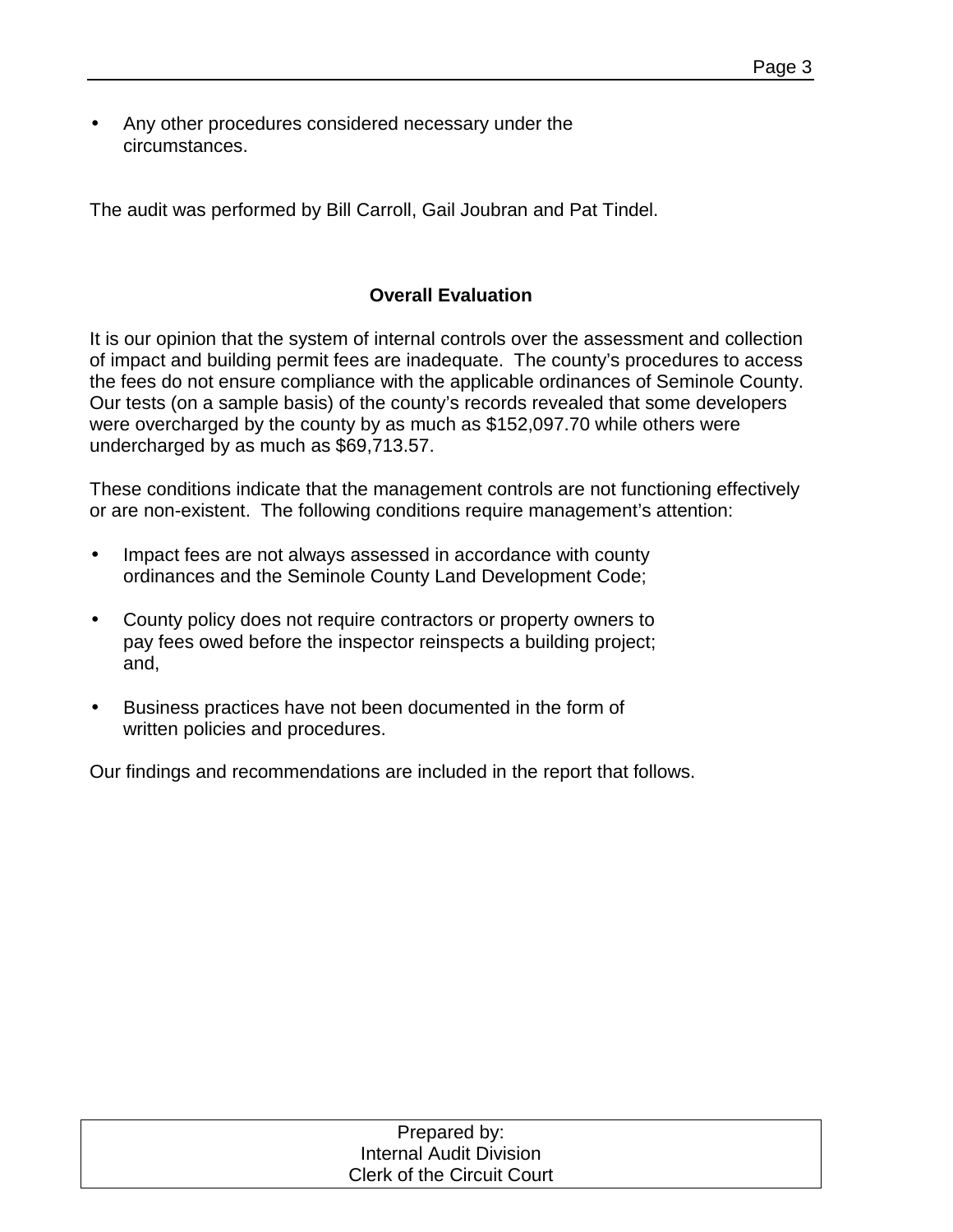## **Finding No. 1**

## *Impact fees are not always assessed in accordance with County Ordinances and Seminole County Land Development Code*.

An impact fee is a charge imposed against new developments to provide the county with the necessary funding to pay for the cost of capital facilities required as the result of growth in population. The county collects impact fees for roads, emergency medical services, libraries, schools, and respective fire districts. Seminole County Land Development Code and county ordinance requires county staff to calculate impact fees based on the application submitted by a developer.

Should a developer believe that a certain development would have a lower "impact" on the road network, the developer, at his own expense, is entitled to submit to the county an Alternative Road Impact Fee calculation. The study must comply with the criteria outlined in the Road Impact Fee Ordinance (90-10). Impact fees, including alternative impact fee calculations, are required to be collected prior to construction commencing.

Internal Audit selected a sample of 86 building applications (generating a total of \$2,820,722.39 in impact fees). We selected our sample from the Graphical User Interface (GUI) System and recalculated the fees based on the data contained within the GUI System. From the data, we determined the correct fees that should have been assessed per the County Land Development Code or per the Alternative Rate Impact studies performed.

Internal Audit found discrepancies in 29 of the 86 applications. On September 5, 2000, a written inquiry was forwarded to county staff for an explanation as to why Internal Audit's calculations were different from those actually assessed. County staff replied:

1. Alternative rate studies were used to calculate the fees owed in ten of the applications (Permits Nos. 99-425, 99-426, 99-1472, 00-3098, 00-3097, 00-2348, 99-7238, 00-3883, 99-10597 and 00-4308). Because the files had not been adequately documented with how the rates had been established, staff initially believed that no alternative studies had been performed for these developments. After staff conducted additional research, it was determined that alternative rates were in fact used to assess the fees. The GUI System did not have any reference to the alternative rate studies.

While analyzing the discrepancies pertaining to two of the ten permits nos. (00- 2348 and 99-7238), Internal Audit found an additional four permits with errors. Those four permits, (00-837, 00-842, 00-840, and 00-841) were calculated pursuant to an alternative rate study conducted July 1994 for car dealerships (in existence as of January 5, 1996). The taxpayer, Bill Heard Chevrolet, was

| Prepared by:                      |  |
|-----------------------------------|--|
| <b>Internal Audit Division</b>    |  |
| <b>Clerk of the Circuit Court</b> |  |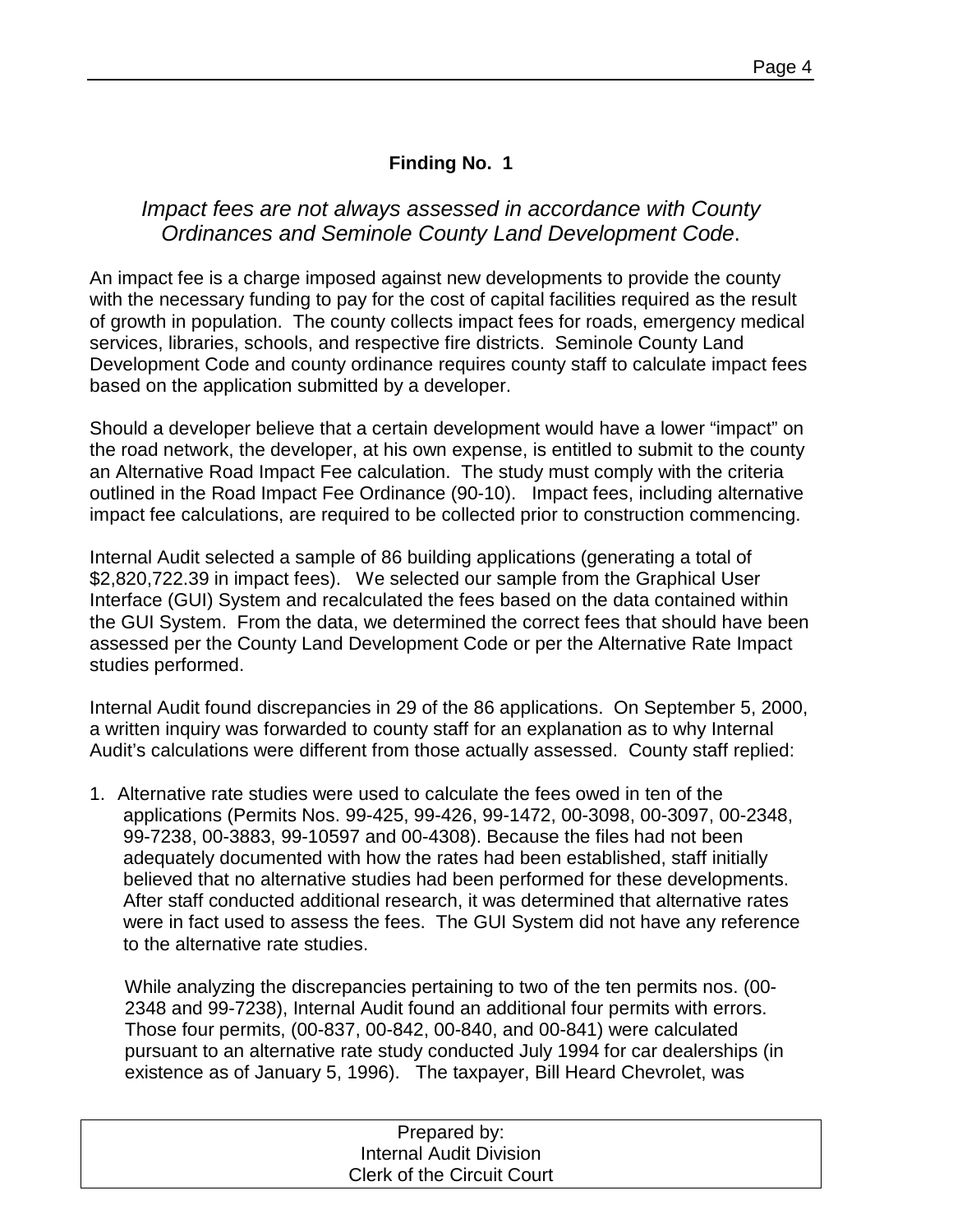overcharged \$150,356.96, due to a rate input incorrectly into the GUI System. **(Refer to attached Calculation of County Impact Fees Schedule #1.)** 

- 2. For permits Nos. 99-3318, 99-10529, 99-3313, and 99-1743 County staff informed Internal Audit that an incorrect land use code had been input into the GUI System. Although the GUI System showed an incorrect land use category, County staff correctly assessed the impact fee for Permit No. 99-1743. However, the developer that was issued Permit No. 99-3313 has still been undercharged \$401.66; Permit No. 99-10529 has still been undercharged \$237.19 and Permit No. 99-3318 has still been overcharged by \$7.70. **(Refer to attached Calculation of County Impact Fees Schedule #2.)**
- 3. Permits Nos. 99-3155, 99-7560, 99-8594, 99-3244 and 00-5089 county staff informed Internal Audit that each listed incorrect square footage in the GUI System. After a developer submits an application to the county, changes can be made to the plans, or the developer may submit new measurements. Although the GUI System had incorrect square footage, the staff still assessed (by manually calculating the fee) the correct impact fee due from the developer based on the actual square footage submitted with the plans. However, in addition to the impact fees, the County is required to add on a mandated .005 percent per square foot surcharge for radon and a .005 percent per square foot surcharge for certification. As a result of the incorrect square footage input into the GUI System, developers were undercharged by \$4,730.00 for these two surcharges. **(Refer to attached Calculation of County Impact Fees Schedule #3.)**
- 4. For Permit No. 99-9467, the developer was undercharged \$383.07, due to an incorrect rate calculation of the fire/rescue impact fee. **(Refer to attached Calculation of County Impact Fees Schedule #4.)**
- 5. For Permit No. 00-7327 impact fees for 45,740 total square feet of retail were calculated at an incorrect rate. Staff used the rate tier for 50,000 square feet to 99,000 total square feet for this project, instead of the rate tier assigned for square footage less than 50,000. Thus, the developer was undercharged for this project by \$51,000.10. County staff informed Internal Audit that a corrected impact fee statement is being processed for this project. **(Refer to attached Calculation of County Impact Fees Schedule #5.)**
- 6. For Permit No. 00-10427 county staff incorrectly used the rate tier for 300,000 square feet to 499,999 total square feet for this project, instead of the rate tier assigned for square footage between 100,000 to 299,999. Thus, the developer was undercharged for this project by \$10,304.00**. (Refer to attached Calculation of County Impact Fees Schedule #6.)**
- 7. For Permit No. 00-336 county staff incorrectly used the rate tier for 100,000 square feet to 200,000 total square feet for this project, instead of the rate tier assigned for square footage less than 100,000 square feet. Thus, the developer was

| Prepared by:                      |  |
|-----------------------------------|--|
| <b>Internal Audit Division</b>    |  |
| <b>Clerk of the Circuit Court</b> |  |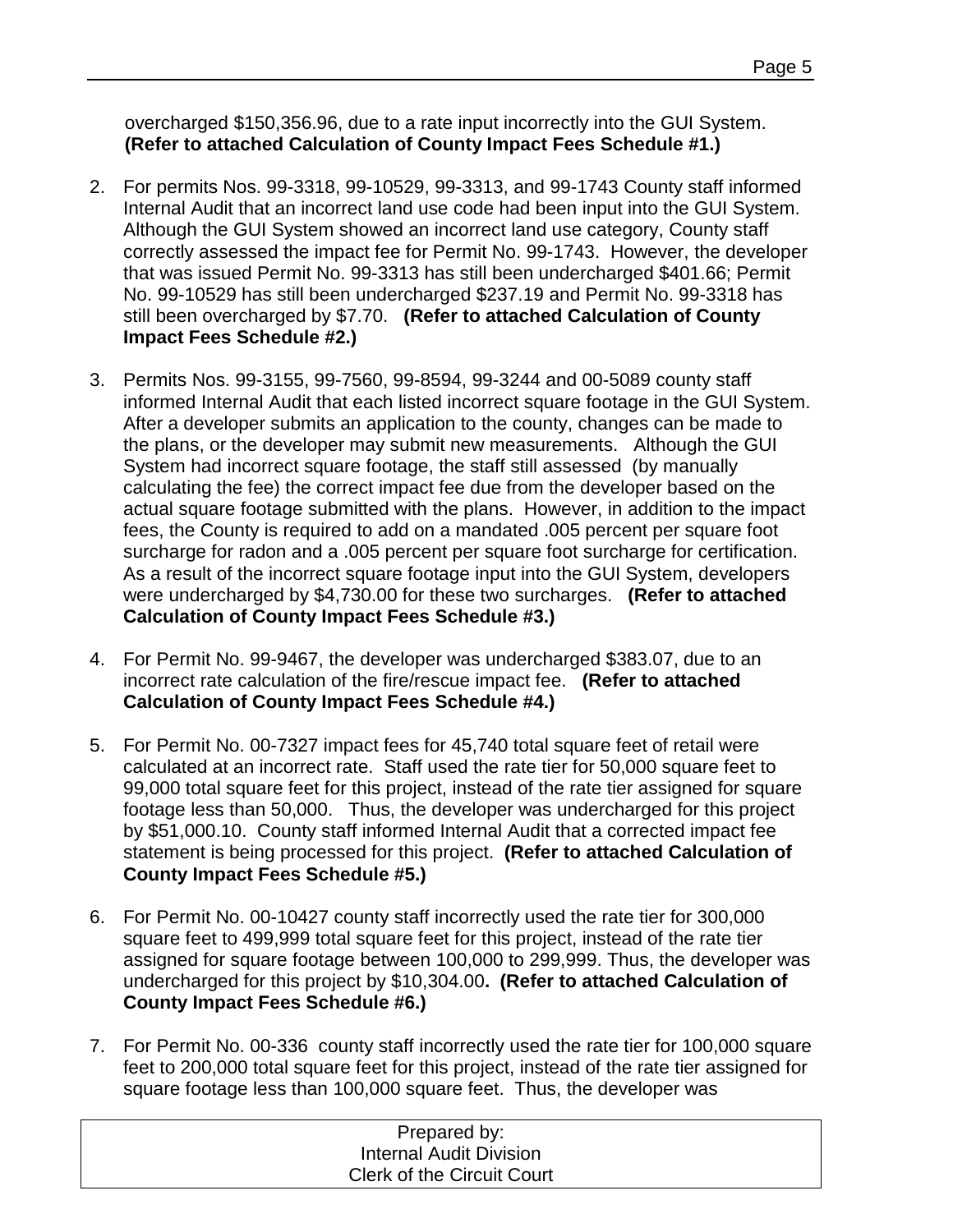undercharged for this project by \$7,068.94. **(Refer to attached Calculation of County Impact Fees Schedule #7.)** 

### **Recommendation**

- 1. The county should proceed with collecting the \$69,713.57 that was undercharged and refund \$152,097.70 that was overcharged.
- 2. All applicant files should be documented as to how the impact fees were calculated. Impact fee calculations should be reviewed and approved by management.
- 3. Procedures should be established to bill or refund overpayments and/or underpayments on a monthly basis.

### **Management Response**

- 1. The County should proceed with collecting the \$69,713.57 that was undercharged and refund \$152,097.70 that was overcharged.
- A refund in the amount of \$150,357.02 was processed on December 19, 2000 to correct the over-assessment associated with permits #00-837, 00-840, 00-841, and 00-842.
- A correction to the Impact Fee assessment in the amount of \$51,000.10 has been processed (September 2000) to correct the under-assessment associated with permit #00-7327.
- A refund in the amount of \$1,733.04 will be processed to correct the overassessment associated with permit #99-10597.
- A refund in the amount of \$7.70 will be processed to correct the over-assessment associated with permit #99-3318.
- A notice of Impact Fees due and payable in the amount of \$318.61 will be processed to correct the under-assessment associated with permit #00-2348.
- A notice of Impact Fees due and payable in the amount of \$401.66 will be processed to correct the under-assessment associated with permit #99-3313.
- A notice of Impact Fees due and payable in the amount of \$237.19 will be processed to correct the under-assessment associated with permit #99-10529.

| Prepared by:                      |  |
|-----------------------------------|--|
| <b>Internal Audit Division</b>    |  |
| <b>Clerk of the Circuit Court</b> |  |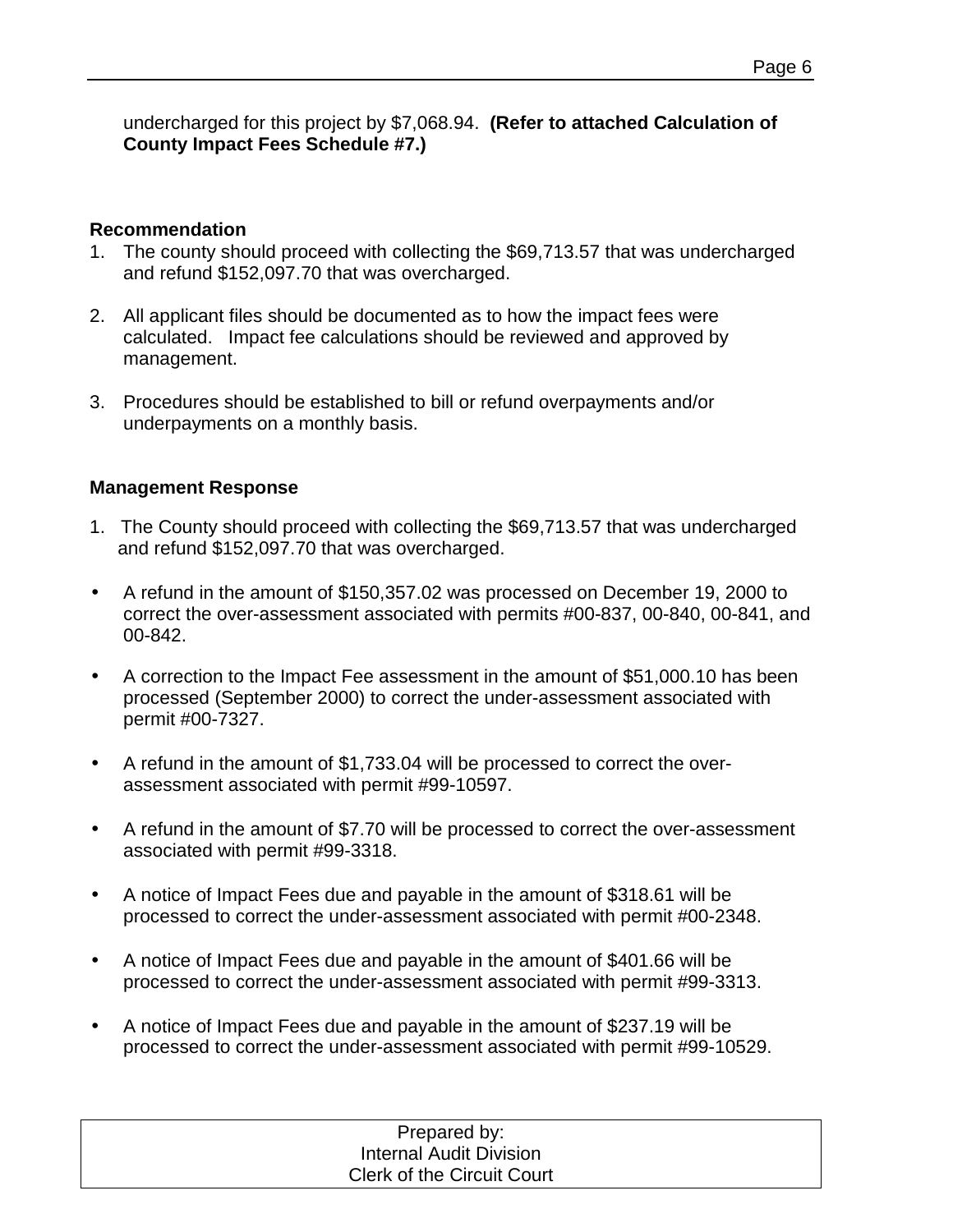- A notice of Impact Fees due and payable in the amount of \$383.07 will be processed to correct the under-assessment associated with permit #99-9467.
- A notice of Impact Fees due and payable in the amount of \$10,304.00 will be processed to correct the under-assessment associated with permit #99-10427.
- A notice of Impact Fees due and payable in the amount of \$7,068.94 will be processed to correct the under-assessment associated with permit #00-336.
- 2. All applicant files should be documented as to how the impact fees were calculated. Impact fee calculations should be reviewed and approved by management.
- For each "discrepancy" identified by the audit report, documentation has been developed and included in the appropriate project files that illustrate the actual calculation of County impact fees assessed against the project.
- Policies will be established to 1) document any alternative rate calculations approved and utilized for a development project, and 2) document any special factors involved in the calculation.
- As of April 1, 2001, non-residential impact fee calculations will require the review and approval of the financial manager.
- 3. Procedures should be established to bill or refund overpayments and/or underpayments on a monthly basis.
- Monthly reports will be re-instituted to enable management review of all fee assessments and collections.
- A monthly reconciliation of all impact fee collections/receipts for each type of impact fee will be performed and forwarded to the Financial Manager for review. The report will include the identification of any assessment discrepancies and any associated billing adjustments and/or refunds as may be required.

In February of 2001, administration of the Impact Fee Program was transferred out of the Development Review Division and now reports to the Financial Manager under the Planning and Development Administration Division. The reassignment was initiated to improve customer service, both internally and externally, by providing for consistency in assessments via required management approvals of non-residential impact fee assessments and by enabling thorough evaluations of all impact fee collections via a monthly reporting system.

The pending reclassification of a vacant impact fee technician position to an impact fee program coordinator is anticipated to provide immediate policy and daily administrative oversight for the County's impact fee program administration.

| Prepared by:                      |  |
|-----------------------------------|--|
| <b>Internal Audit Division</b>    |  |
| <b>Clerk of the Circuit Court</b> |  |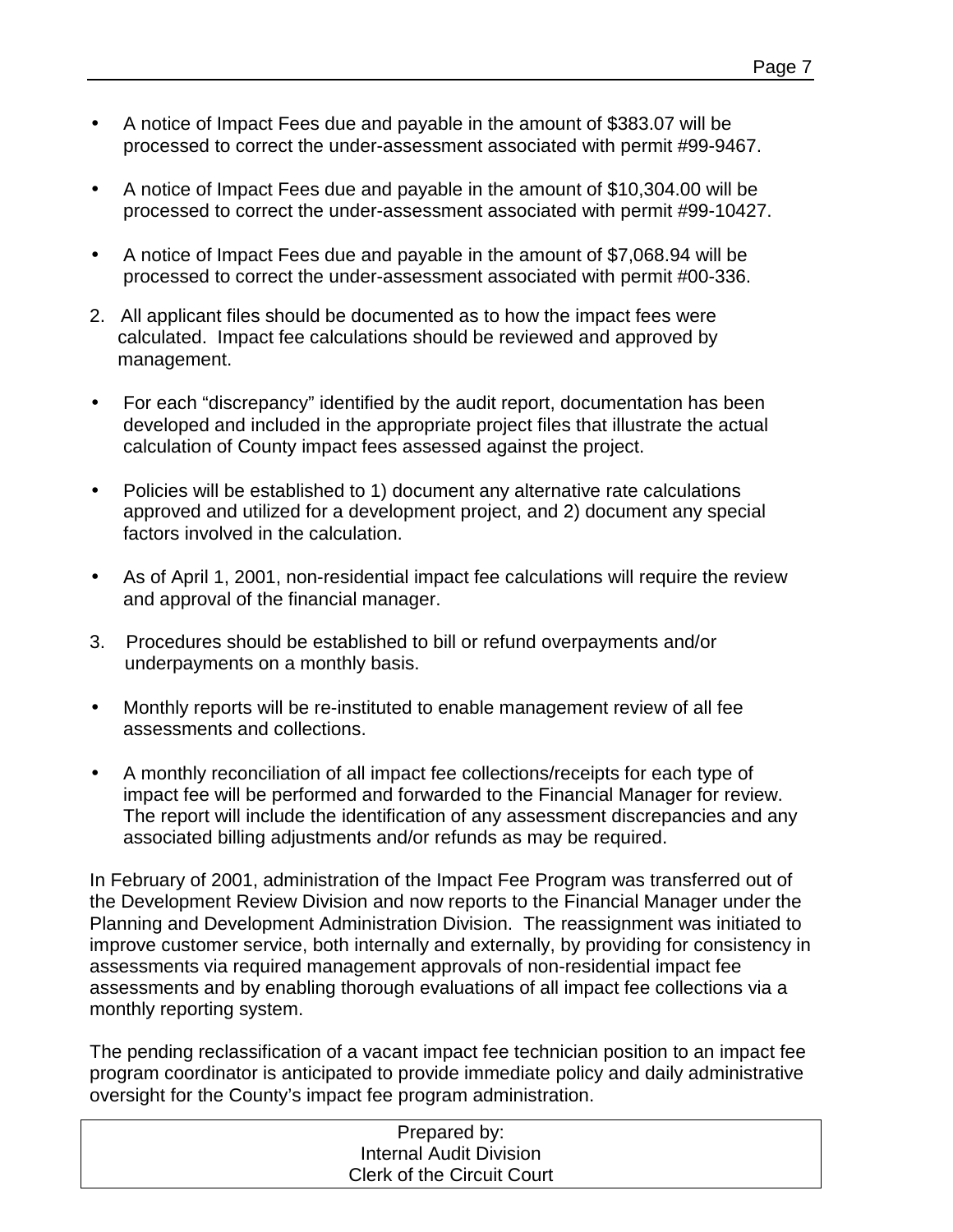Implementation of the revised Impact Fee Program Administration has been targeted for April 2001.

## **Finding No. 2**

## *County policy does not require contractors or property owners to pay for fees owed before the inspector reinspects a building project.*

Seminole County charges a small fee, generally \$25.00, if a county inspector has to return to a job site to reinspect a building project. In some cases, a builder might owe the county several hundred dollars from reinspections, even though building department records indicate that new building permits are routinely issued to him. County policy does not require the applicant to pay for fees owed from previous inspections before issuing the applicant a new building permit. The county does not compile an accounts receivable report that can be used by staff to monitor the fees owed by an applicant so that building department representatives can enforce collection activities. Without this type of report, it is difficult for the building department to manage outstanding receivables.

We reviewed the building department's report entitled "Inspection Rejection Address Labels Report" which details the fees due by contractor/owner name and permit number. This report is available only under an old software system, no longer used. This report indicated that \$121,105.00 in fees was outstanding for the period January 1, 1996 to October 17, 1999. The division could not furnish the report for any fees owed after October 17, 1999; the date the county converted to its current system. County personnel stated that this new system did not have the capability to track these outstanding fees.

Documentation in the building department files indicates that at one time the division was sending out collection letters for the delinquent accounts. It is our understanding that the division is no longer sending letters out or pursuing any collection efforts.

#### **Recommendation**

- 1. Establish a policy that requires an applicant to pay for all money still owed the county before issuing a new building permit;
- 2. Request the information services division to run an exception report on a weekly or monthly basis listing those fees that are outstanding; and,
- 3. Establish a policy for writing off accounts and/or submitting accounts to a collection agency.

| Prepared by:                      |
|-----------------------------------|
| <b>Internal Audit Division</b>    |
| <b>Clerk of the Circuit Court</b> |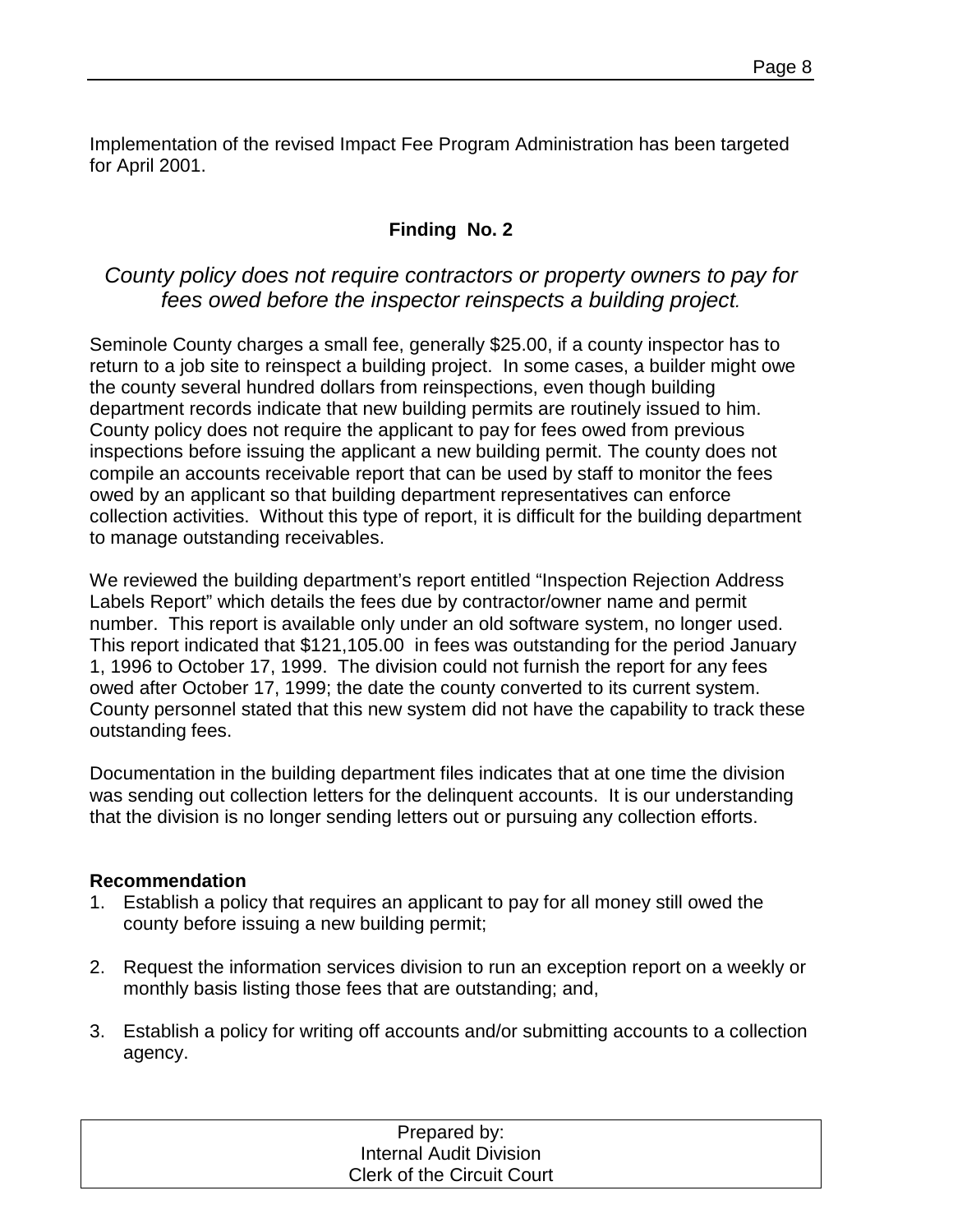#### **Management Response**

 1. Establish a policy that requires an applicant to pay all money still owed the County before issuing a new building permit.

Re-inspection fees are assessed against builders/developers if a County inspector has to return to a job site to "re-inspect" the construction associated with a particular permit. As a customer service, County policy allows new building permits to be issued even though fees associated with a previous permit/inspection, may remain outstanding. However, County policy does require payment in full of all outstanding fees prior to issuance of a Certificate of Occupancy or approval of a final inspection.

County staff is developing a policy to periodically identify outstanding fees owed to the Division in association with on-going construction/building projects and establish procedures to initiate collection activities.

Existing County policy maintains that no Certificate of Occupancy or Release of Power is to be issued/accomplished until all outstanding fees have been paid. For those developments where a Certificate of Occupancy or a Release of Power is not required, County staff has initiated a work order with the Information Services Division to modify the existing program application to periodically (monthly) "flag" and report on all outstanding fees. The report will then be used as a basis for notification of outstanding fees due and, as appropriate, subsequent collection activities based on the criteria established by the policies and/or procedures.

2. Request the information services division to run an exception report on a weekly or monthly basis listing those fees that are outstanding; and,

The County 's Information Services Division has received and is proceeding with a work order that will modify the existing GUI program to enable "outstanding fee reports" to be processed on a monthly (or other periodic) basis.

3. Establish a policy for writing off accounts and/or submitting accounts to a collection agency.

County staff is in the process of developing policies and procedures that will establish a process to periodically identify and initiate corrective action with regards to outstanding fees and/or delinquent accounts. The policies and procedures will establish timeframes for payment up to and including the use of an external collection agency.

The Building Division has targeted May 1, 2001 as the completion date for implementing new policies and procedures as they relate to re-inspection and/or outstanding fees owed the County.

| Prepared by:                      |  |
|-----------------------------------|--|
| <b>Internal Audit Division</b>    |  |
| <b>Clerk of the Circuit Court</b> |  |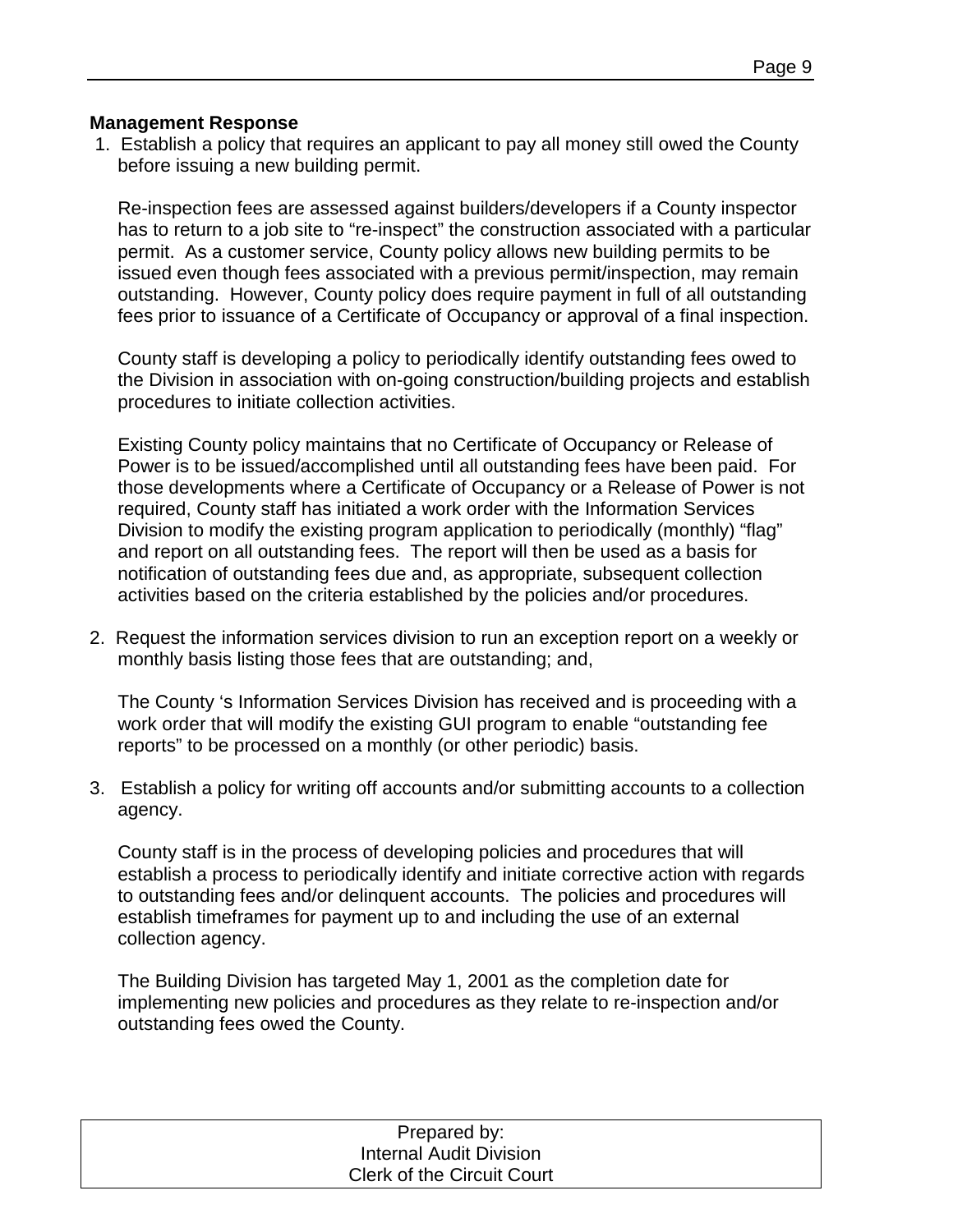### **Finding No. 3**

### *Business practices are not documented.*

Policies and procedures are written instructions prepared by management to document a process and provide a set of guidelines for employees to follow. The written procedures also are used to train new employees and as a reference guide. Internal Audit requested that the division furnish copies of its policies and procedures and any documents relating to its business processes.

The division furnished to Internal Audit the Land Development Code, County Ordinances, and various flowcharts assembled by its staff of the business processes. The division did not have written policies and procedures of the various business cycles. Without a set of policies and procedures, there are no guidelines prescribed by management for its employees. During the course of the audit, we identified certain areas where written policies and procedures are needed. The following are examples thereof:

- 1. Addressing: The Building Department does not have written operating procedures for tracking addressing fees that have been paid prior to submitting a permit application. Addressing fees are to be charged at the time addresses are initially assigned to the development. Internal Audit found instances in which paid address fees were not being input into the GUI database, giving the appearance that they were never paid. Also, the records show some commercial addresses were being charged a residential rate of \$6, instead of the commercial rate of \$11 and some residential addresses were charged the commercial rate.
- 2. Building Department: There are no written procedures in place to document how the division will accept applications, process permits, schedule inspections, collect fees, document its files, and control the integrity of data input into the GUI system. The department's various duties can be performed by anyone within the department, therefore lacking proper segregation of duties. For example, an important function of the department is the approval and issuance of Certificates of Occupancy. A Certificate of Occupancy is issued only after all fees and inspections have been paid. At present, anyone in the department is able to issue a Certificate of Occupancy. Too many individuals, who have little or no need, have complete access to the various menus and options in the system and can make changes to key data and records (e.g., fee charges, inspections required, inspection results, unpaid fees) that cannot be detected.

#### **Recommendation**

Establish written policies and procedures to document how the division will accept applications, process permits, schedule inspections, collect fees, document its files and control the integrity of data input into the GUI System.

| Prepared by:                      |  |
|-----------------------------------|--|
| <b>Internal Audit Division</b>    |  |
| <b>Clerk of the Circuit Court</b> |  |
|                                   |  |